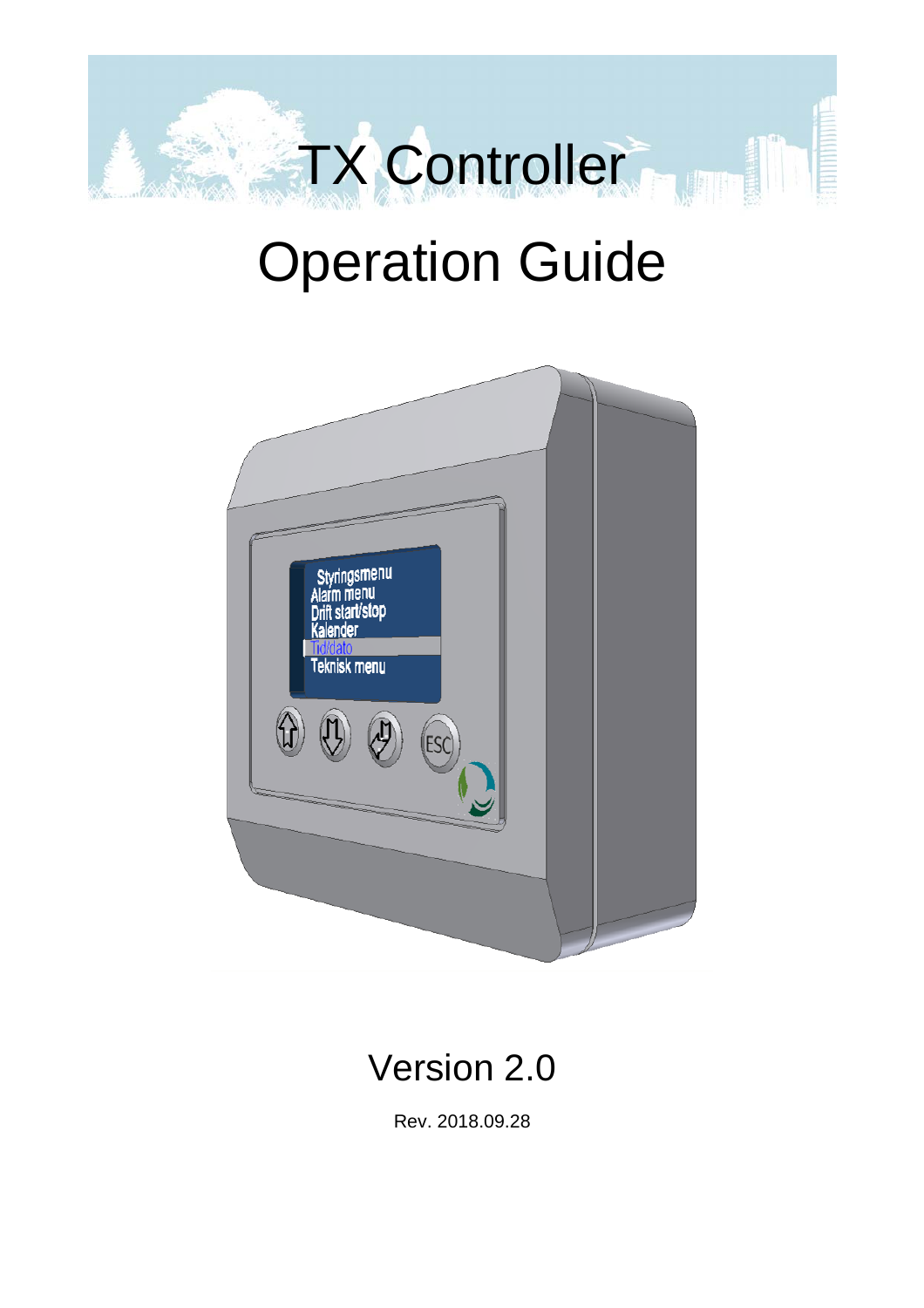# **Table of Contents**

**A.** 

Battlemachen Strang Julius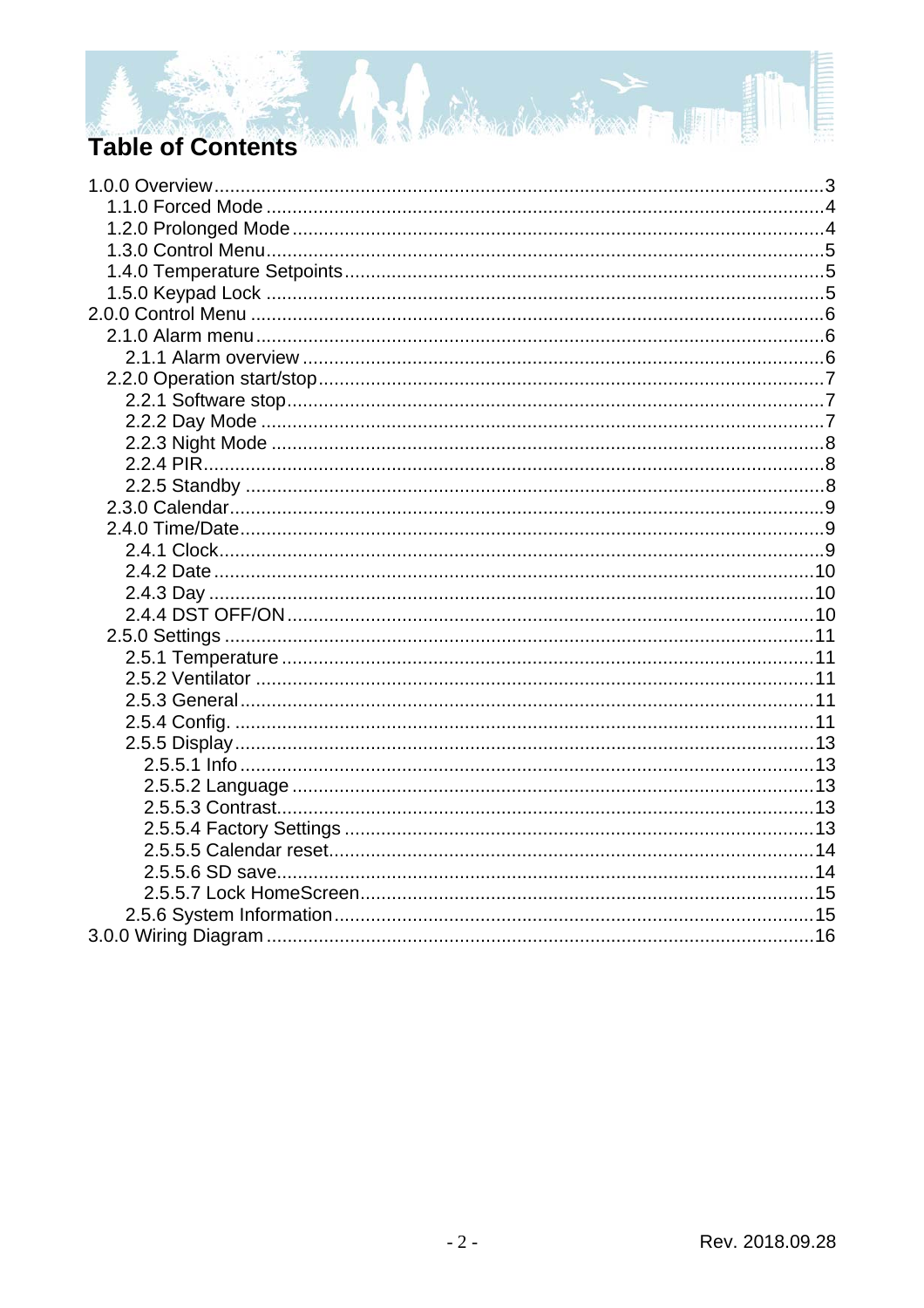# **1.0.0 Overview**



And the second second second second second second second second second second second second second second second second second second second second second second second second second second second second second second seco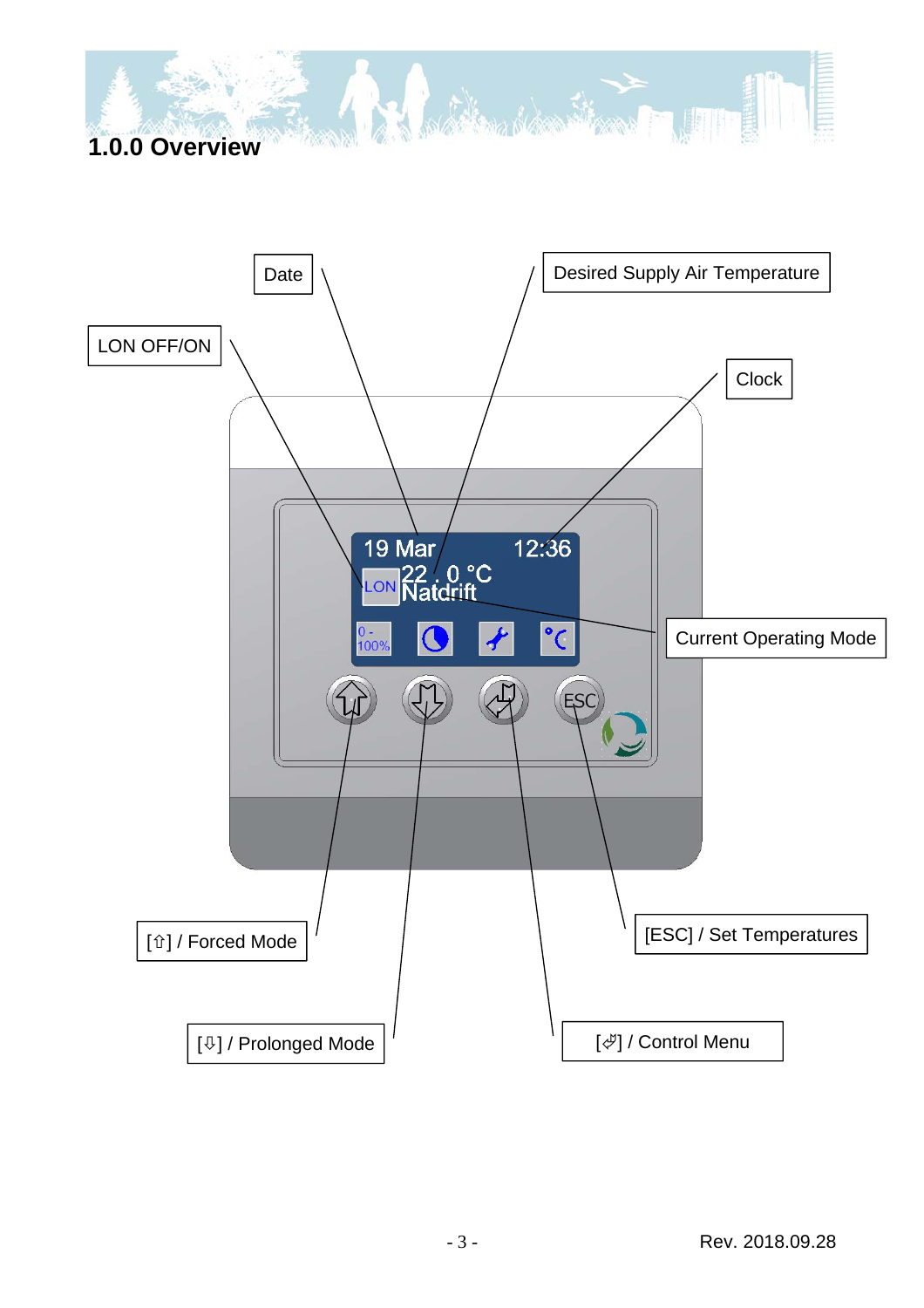

#### *1.1.0 Forced Mode*

From the Home Screen it is possible to select Forced Mode and to change the time setting for this mode. In Forced Mode the fans will run at full speed, which means that in the preset period of time the unit will provide a significantly higher air change rate.

| 19 Mar                       | 12:36 |
|------------------------------|-------|
| $20.0^{\circ}$ C<br>Day mode |       |
|                              |       |

| 19 Mar                       | 12:36 |
|------------------------------|-------|
| $20.0^{\circ}$ C<br>Day mode |       |
|                              |       |



To activate Forced Mode press [ $\hat{u}$ ]. The symbol  $\begin{bmatrix} \frac{1}{2} \\ 0 \end{bmatrix}$  (0-100%) will be replaced by  $\begin{bmatrix} \frac{1}{2} \\ 0 \end{bmatrix}$ (100%+) to indicate that Forced Mode is active. The unit will now work in Forced Mode for the preset period of time or until  $[\hat{u}]$  is pressed again.

To set the operating time first press  $[\hat{u}]$  for about 3 seconds. Now set the time using  $[\hat{u}]$ and  $[\sqrt[1]{\cdot}$ . Confirm by pressing  $[\sqrt[2]{\cdot}]$  or cancel by pressing [ESC].

If this function is locked, see section 1.5.0.

#### *1.2.0 Prolonged Mode*

Using this function it is possible to prolong the operating time of the unit for a preset period of time. If a calendar setting has switched the unit to Standby, activating Prolonged Mode will run the unit in Day Mode for the preset period of time.



In order to activate Prolonged Mode press  $[\,\&\,]$ . The symbol  $[\Box]$  will be replaced by  $[\Box]$  to indicate that Prolonged Mode is active. The unit will now run in Day Mode for the preset period of time or until another press on  $[\sqrt[1]{2}]$ .

To set the time first press [ $\downarrow$ ] for about 3 seconds. Now set the minute count using [ $\Upsilon$ ] and  $[\mathcal{V}]$ . Confirm by pressing  $[\mathcal{V}]$  or cancel by pressing [ESC].

If this function is locked, see section 1.5.0.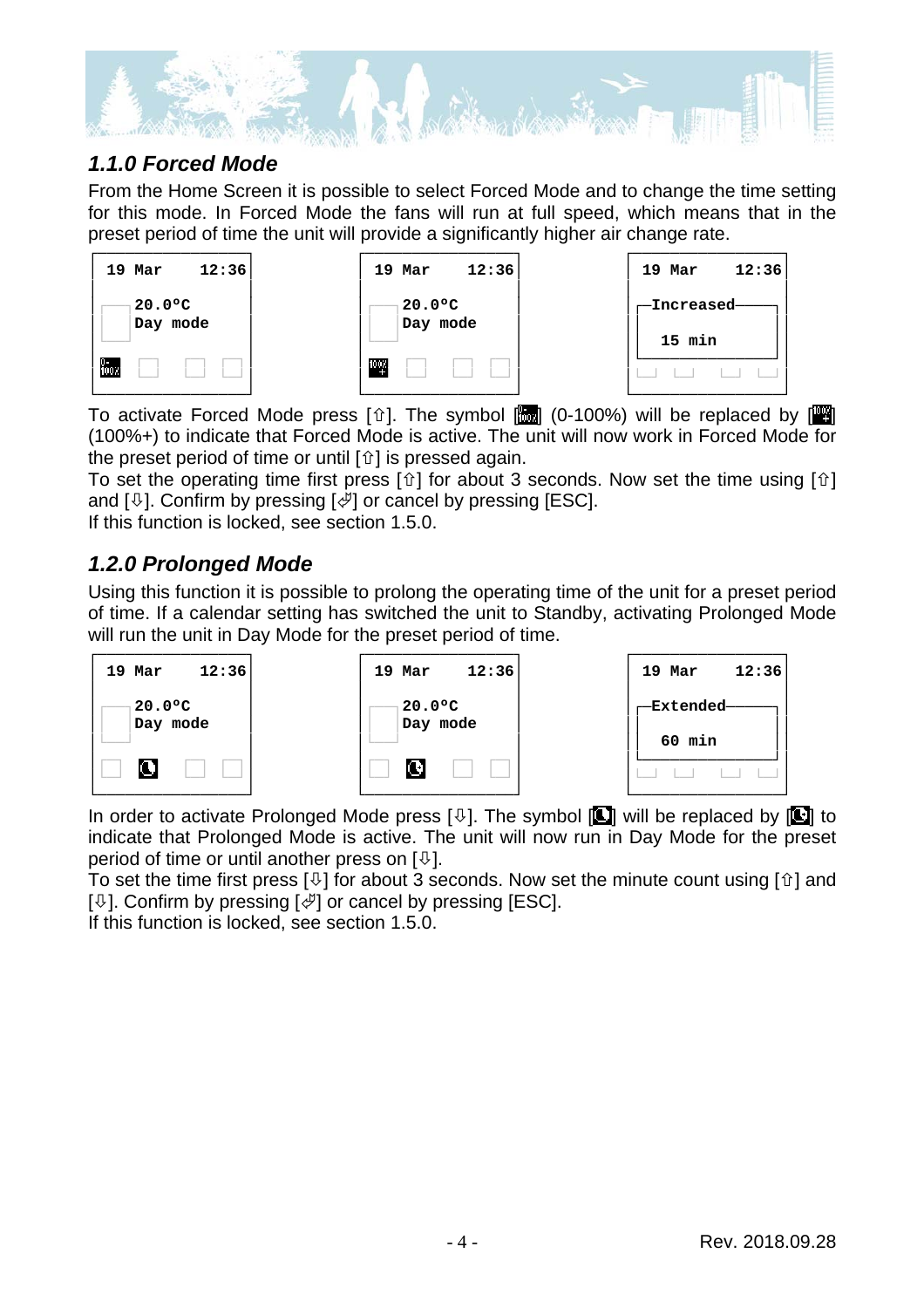

#### *1.3.0 Control Menu*

In the Control Menu all information and settings regarding the ventilation unit can be accessed. The content of the Navigation Menu is described in section 2.0.0.



From the main screen you can access the Control Menu by pressing  $[\mathcal{F}]$ . Use  $[\hat{u}]$  and  $[\mathcal{V}]$ to navigate through the listings,  $[\mathcal{A}]$  to select and [ESC] to cancel or return to the previous menu.

If this menu is passcode protected, see section 1.5.0.

#### *1.4.0 Temperature Setpoints*

On the main screen the desired supply air temperature regarding the actual operating mode (Day Mode or Night Mode) is shown. To prevent the ventilation unit being the primary heat source, we recommend setting this temperature 1 to 2 ºC lower than the desired room temperature.



To set the desired supply air temperatures, first press [ESC]. Next, mark up the day or night setpoint using  $[\hat{v}]$  and  $[\hat{\psi}]$  and confirm by pressing  $[\hat{\psi}]$ . Now set the desired temperature using  $[\hat{v}]$  and  $[\hat{\psi}]$ . Finally, confirm by pressing  $[\hat{\psi}]$ . If this function is passcode protected, see section 1.5.0.

#### *1.5.0 Keypad Lock*

The main screen has 4 llevels of locking and depending on the level, the funktions forcedas well as prolonged mode will be locked. The Control Menu and the temperature setpoints will be passcode protected. For a more detailed description, see section 2.5.5.7



To enter the passcode set each digit using  $[\hat{u}]$  and  $[\hat{v}]$  and confirm this by pressing  $[\hat{\phi}]$ .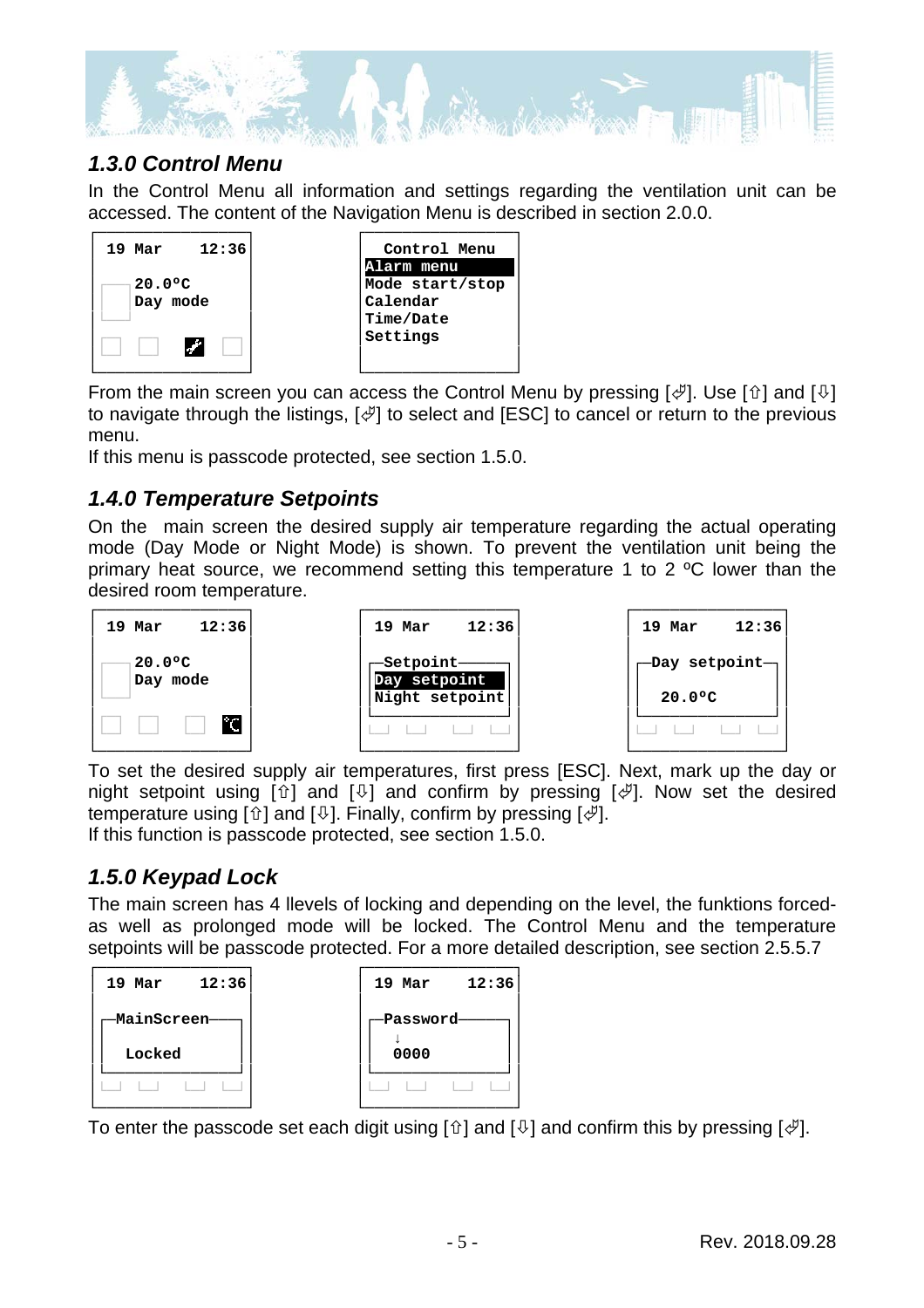

## **2.0.0 Control Menu**

In the Control Menu all information and settings regarding the ventilation unit can be accessed. The details of entering and navigating the menu is described in section 1.3.0.

#### *2.1.0 Alarm menu*

In case of failure or demand of service on the unit, an alarm will occur. The cause of the alarm can be found in the Alarm menu.

A alarms will stop the operation of the unit until the error is rectified.

B alarms should be rectified but will not stop the operation of the unit.

C alarms will not occur on the display but can only be seen in the menu "Alarm status".



| Control Menu    |
|-----------------|
| Alarm menu      |
| Mode start/stop |
| Calendar        |
| Time/Date       |
| Settings        |
|                 |

| Alarm status    |
|-----------------|
| 01 Heat error   |
| 02 Filter error |
| 03 Ext. stop    |
| 04 Comm Disp.   |
| 05 Comm sl.     |
| 06 Datalog Err. |
|                 |

└────────────────┘ To access the alarm status go to "Control Menu" and select "Alarm menu". Active alarms will be marked "!". Browse the pages using  $[\hat{u}]$  og  $[\hat{\psi}]$  or exit the menu by pressing [ESC].

#### **2.1.1 Alarm overview**

| Name             | <b>Type</b>  | Description                                                          | To alleviate                                                               |
|------------------|--------------|----------------------------------------------------------------------|----------------------------------------------------------------------------|
| 01 Heat error    | A            | Connection between terminals 41<br>and 42 on main PCB disconnected.  | <b>Check connection</b><br>(Thermostat)                                    |
| 02 Filter error  | B            | Airfilter clogged om master unit                                     | Replace air filters.                                                       |
| 03 Ext. stop     | C            | Connection between terminals 29<br>and 30 on main PCB disconnected.  | Kontroller forbindelsen<br>(Interlock switch)                              |
| 04 Comm Disp.    | $\mathsf{C}$ | Communication error with display                                     | Check connection                                                           |
| $05$ Comm $s1$ . | C            | Communication error with slave unit                                  | Check connection and the<br>master/slave settings on<br>PCB <sub>s</sub> . |
| 06 Datalog Err.  | $\mathsf{C}$ | Write error on SD card                                               | Insert or replace SD card                                                  |
| $07$ Heat $s1.1$ | A            | Connection between terminals 41<br>and 42 on slave PCB disconnected. | Check the connection on<br>slave 1's PCB (Thermostat)                      |
| 08 Heat sl.2     | A            | Connection between terminals 41<br>and 42 on slave PCB disconnected. | Check the connection on<br>slave 2's PCB (Thermostat)                      |
| $09$ Heat $s1.3$ | A            | Connection between terminals 41<br>and 42 on slave PCB disconnected. | Check the connection on<br>slave 3's PCB (Thermostat)                      |
| 10 Heat $sl.4$   | A            | Connection between terminals 41<br>and 42 on slave PCB disconnected. | Check the connection on<br>slave 4's PCB (Thermostat)                      |
| 11 Heat sl.5     | A            | Connection between terminals 41<br>and 42 on slave PCB disconnected. | Check the connection on<br>slave 5's PCB (Thermostat)                      |
| 12 Filter sl.1   | B            | Airfilter clogged on slave unit 1                                    | Replace air filters                                                        |
| 13 Filter sl.2   | B            | Airfilter clogged on slave unit 2                                    | Replace air filters                                                        |
| 14 Filter sl.3   | B            | Airfilter clogged on slave unit 3                                    | Replace air filters                                                        |
| 15 Filter sl.4   | B            | Airfilter clogged on slave unit 4                                    | Replace air filters                                                        |
| 16 Filter sl.5   | B            | Airfilter clogged on slave unit 5                                    | Replace air filters                                                        |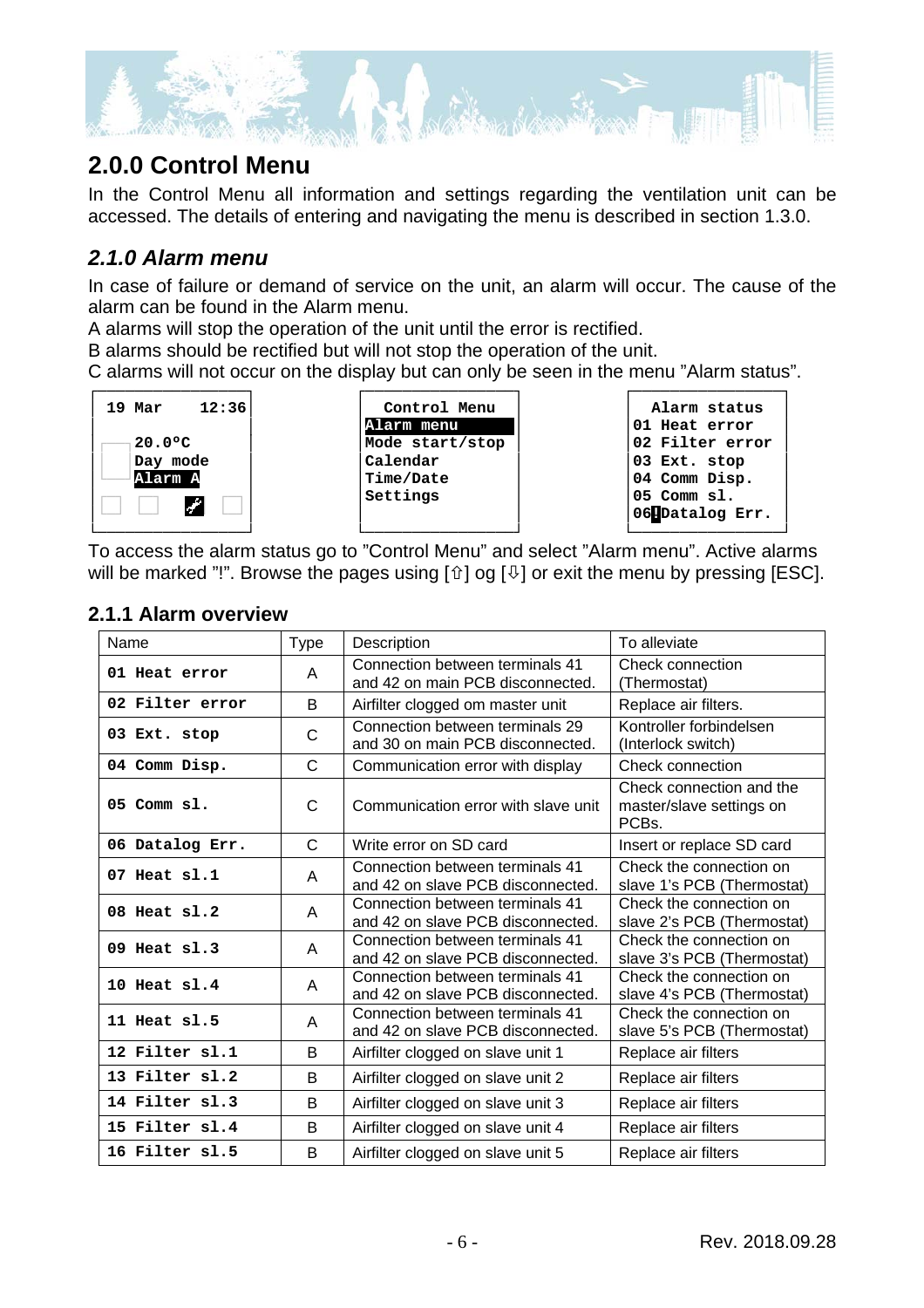## *2.2.0 Operation start/stop*

#### **2.2.1 Software stop**

Software stop is a function that might be used when replacing filters. This function makes sure that no parts will move regardless of incoming start signals from sensors and switches.



To activate this function go to "Control Menu", select "Mode start/stop" and the select "Software stop". An exclamation mark displayed after the text will indicate that this function is active.

To exit this menu and go to the Home Screen, use  $[\hat{u}]$  and  $[\hat{\psi}]$  to mark up another operating mode and confirm this by pressing  $[\mathcal{A}].$ 

#### **2.2.2 Day Mode**

In Day Mode the ventilation unit will use a standard setting providing the nominal air flow.



To select Day Mode go to "Control Menu" and select "Mode start/stop". Use  $[\hat{u}]$  and  $[\theta]$  to mark up "Day mode" and confirm by pressing  $[\mathcal{A}].$ 

The controller will return to the home screen and after about 10 seconds the selected operating mode will be displayed.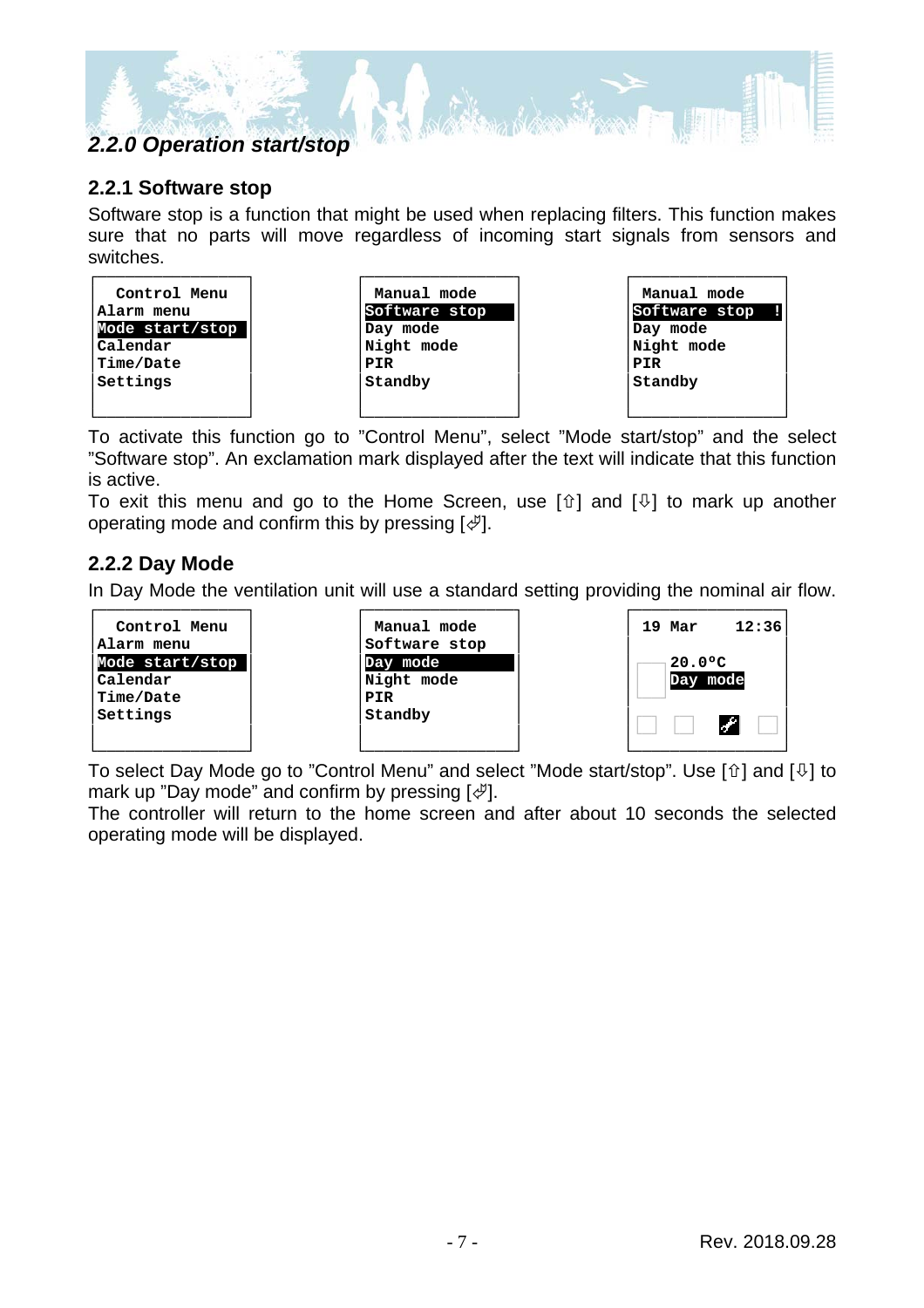

#### **2.2.3 Night Mode**

In Night Mode the ventilation unit will be working at a standard setting providing approximately 20% of the nominal airflow.



To select Night Mode go to "Control Menu" and select "Mode start/stop". Use  $\lceil \hat{u} \rceil$  and  $\lceil \frac{1}{2} \rceil$ to mark up "Night mode" and confirm by pressing  $\lbrack \psi \rbrack$ .

The controller will return to the home screen and after about 10 seconds the selected operating mode will be displayed.

#### **2.2.4 PIR**

In order to run PIR mode, a presence sensor must be connected to the air handling unit. The unit will go to Night mode and switch to Day mode when the presence sensor is active. When the presence sensor goes inactive, the unit will stay in Day mode for 30 minutes and then switch back to Night mode.



To select PIR mode go to "Control Menu" and select "Mode start/stop". Use  $[\hat{u}]$  and  $[\theta]$  to mark up "PIR" and confirm by pressing  $[\mathcal{A}].$ 

The controller will return to the home screen and after about 10 seconds the selected operating mode will be displayed.

#### **2.2.5 Standby**

When the unit is in Standby the fans will stop and all dampers will close



To select Standby go to "Control Menu" and select "Mode start/stop". Use [ $\hat{u}$ ] and [ $\hat{v}$ ] to mark up "Standby" and confirm by pressing  $\lbrack \psi \rbrack$ .

The controller will return to the home screen and after about 10 seconds the selected operating mode will be displayed.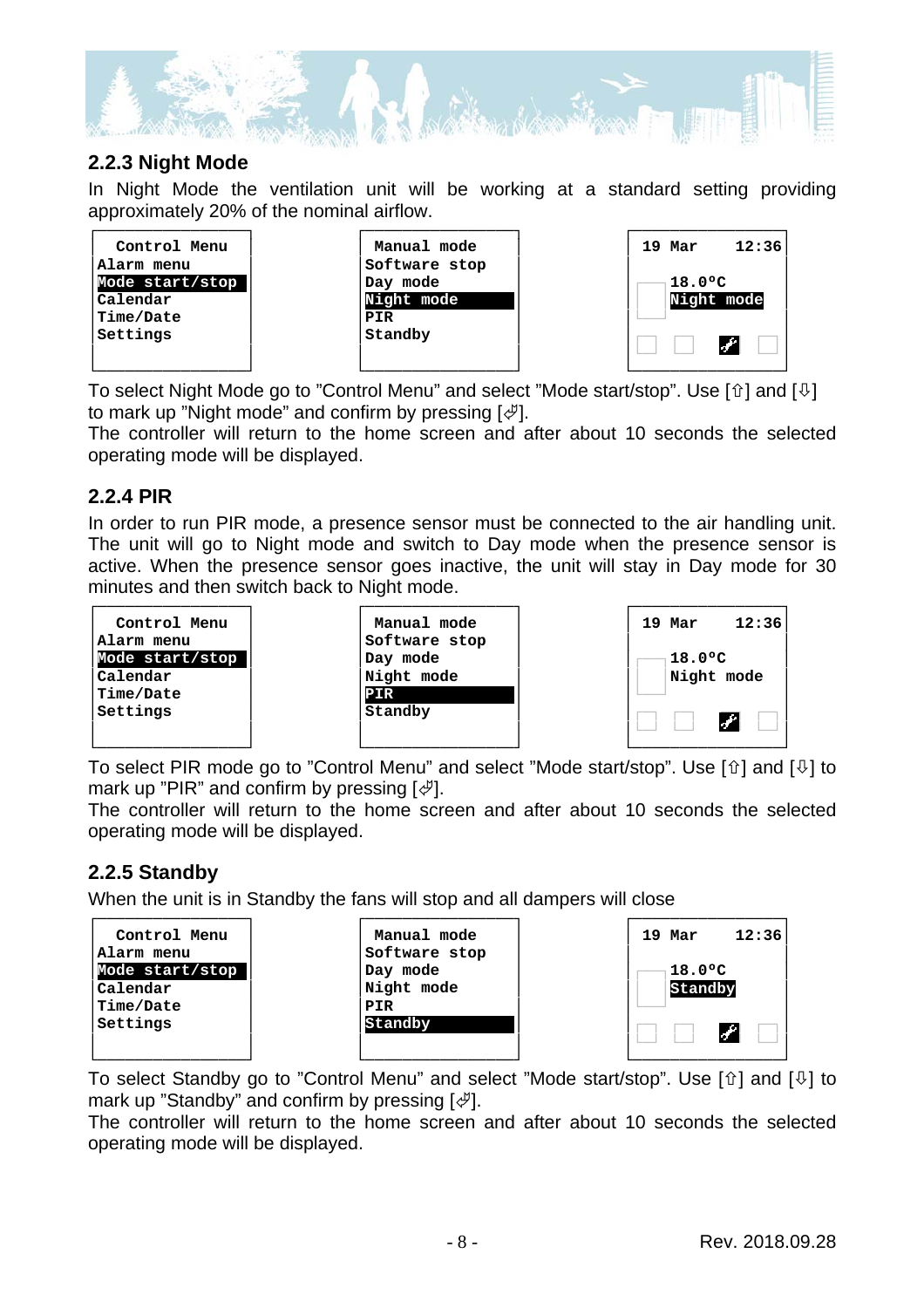

Before using the calendar function, check the Time/Date settings, see section 2.4.0. The calendar makes it possible to create 10 settings for each day of the week. The setting consists of day, clock and mode (Day mode, Night mode, Standby or PIR).

| Monday |          |  |
|--------|----------|--|
|        | 01 00:00 |  |
|        | 02 00:00 |  |
|        | 03 00:00 |  |
|        | 04 00:00 |  |
|        | 05 00:00 |  |
|        | 06 00:00 |  |
|        |          |  |

To set the calendar go to "Control Menu" and select "Calendar". Use  $\lceil \hat{u} \rceil$  and  $\lceil \frac{1}{\psi} \rceil$  to mark up the day to modify and confirm by pressing  $[\mathcal{A}]$ . Now use  $[\hat{u}]$  and  $[\hat{v}]$  to mark up the setting to modify and confirm by pressing  $[\mathcal{A}]$ . Exit any time by pressing [ESC].

| Monday              | Monday            |        | MC              |
|---------------------|-------------------|--------|-----------------|
| $00:00$ ---<br>  01 | $00:00$ ---<br>01 | 01     | 07 <sub>5</sub> |
| —Monday——           | -Mandag—          | 02 00: |                 |
|                     |                   | 03 00: |                 |
| 00:00               | $07:15$ Day       | 04 00: |                 |
|                     |                   | 05 00: |                 |
| $ 0600:00---$       | $0600:00--$       | 06 00: |                 |
|                     |                   |        |                 |

| Monday |             |  |
|--------|-------------|--|
| 01     | $07:15$ Day |  |
|        | 02 00:00    |  |
|        | 0300:00     |  |
|        | 04 00:00    |  |
|        | 05 00:00    |  |
|        | 06 00:00    |  |
|        |             |  |

Use  $[\hat{u}]$  and  $[\hat{\psi}]$  to set the hour and confirm by pressing  $[\hat{\psi}]$ . Now set the minutes using [ $\hat{U}$ ] and [ $\hat{U}$ ], confirm by pressing [ $\hat{\varphi}$ ]. Finally, set the operating mode using [ $\hat{U}$ ] and [ $\hat{U}$ ], confirm by pressing  $[\mathcal{A}]$ . Press [ESC] twice to return to Control Menu. To reset all calendar settings, see section 2.5.5.5.

#### *2.4.0 Time/Date*

#### **2.4.1 Clock**



To set the clock go to "Control Menu" select "Time/Date" and then "Clock". Set the hours using  $[\hat{v}]$  and  $[\hat{\psi}]$ , confirm by pressing  $[\hat{\psi}]$ . Set the minutes using  $[\hat{v}]$  and  $[\hat{\psi}]$ , confirm by pressing  $[\mathcal{A}]$ . Press [ESC] to return to Control Menu.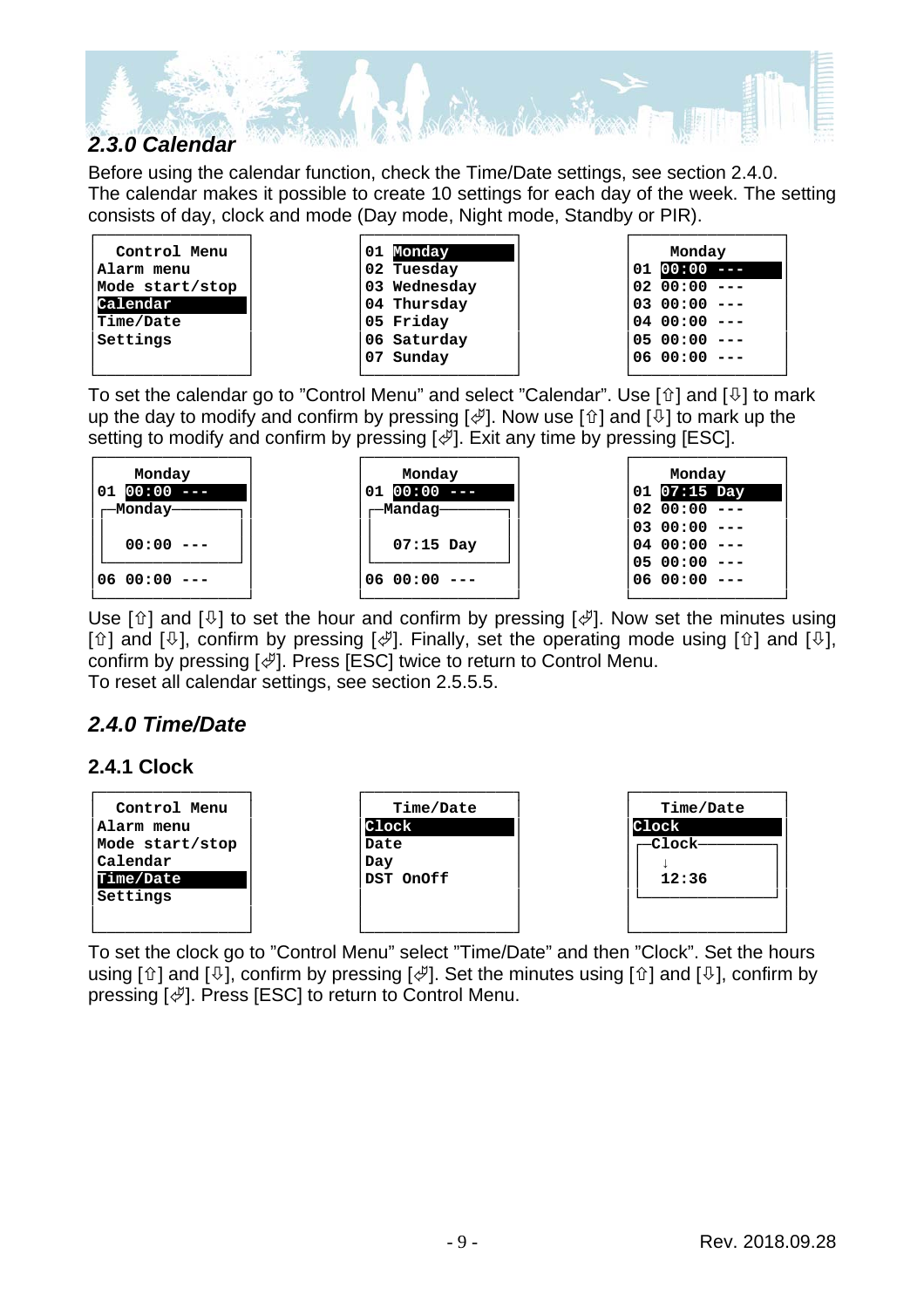

#### **2.4.2 Date**

| Control Menu<br>Alarm menu<br>Mode start/stop<br>Calendar<br>Time/Date<br>Settings | Time/Date<br>Clock<br>Date<br>Day<br>DST OnOff | Time/Date<br>Clock<br>-Date-<br>08.10.2013 |
|------------------------------------------------------------------------------------|------------------------------------------------|--------------------------------------------|
|                                                                                    |                                                |                                            |

To set the date go to "Control Menu", select "Time/Date" and then "Date". First set the date using  $[\hat{v}]$  and  $[\hat{\psi}]$ , confirm by pressing  $[\hat{\psi}]$ . Now set the month using  $[\hat{v}]$  and  $[\hat{\psi}]$ , confirm pressing  $[\mathcal{A}]$ . Finally set the year using  $[\mathcal{A}]$  and  $[\mathcal{A}]$ , confirm by pressing  $[\mathcal{A}]$ . Press [ESC] to return to the Control Menu.

#### **2.4.3 Day**



To set the day go to "Control Menu" and select "Time/Date" then "Day". Select weekday using  $[\hat{v}]$  and  $[\hat{\psi}]$ , confirm by pressing  $[\hat{\psi}]$ . Press [ESC] to return to Control Menu.

#### **2.4.4 DST OFF/ON**



To set DST (Daylight Saving Time) go to "Control Menu", "Time/Date" and then "DST OFF/ON". Set value to 0 (OFF) or 1 (ON) using  $[\hat{u}]$  and  $[\hat{v}]$ , confirm by pressing  $[\hat{\phi}]$ . Press [ESC] to return to Control Menu.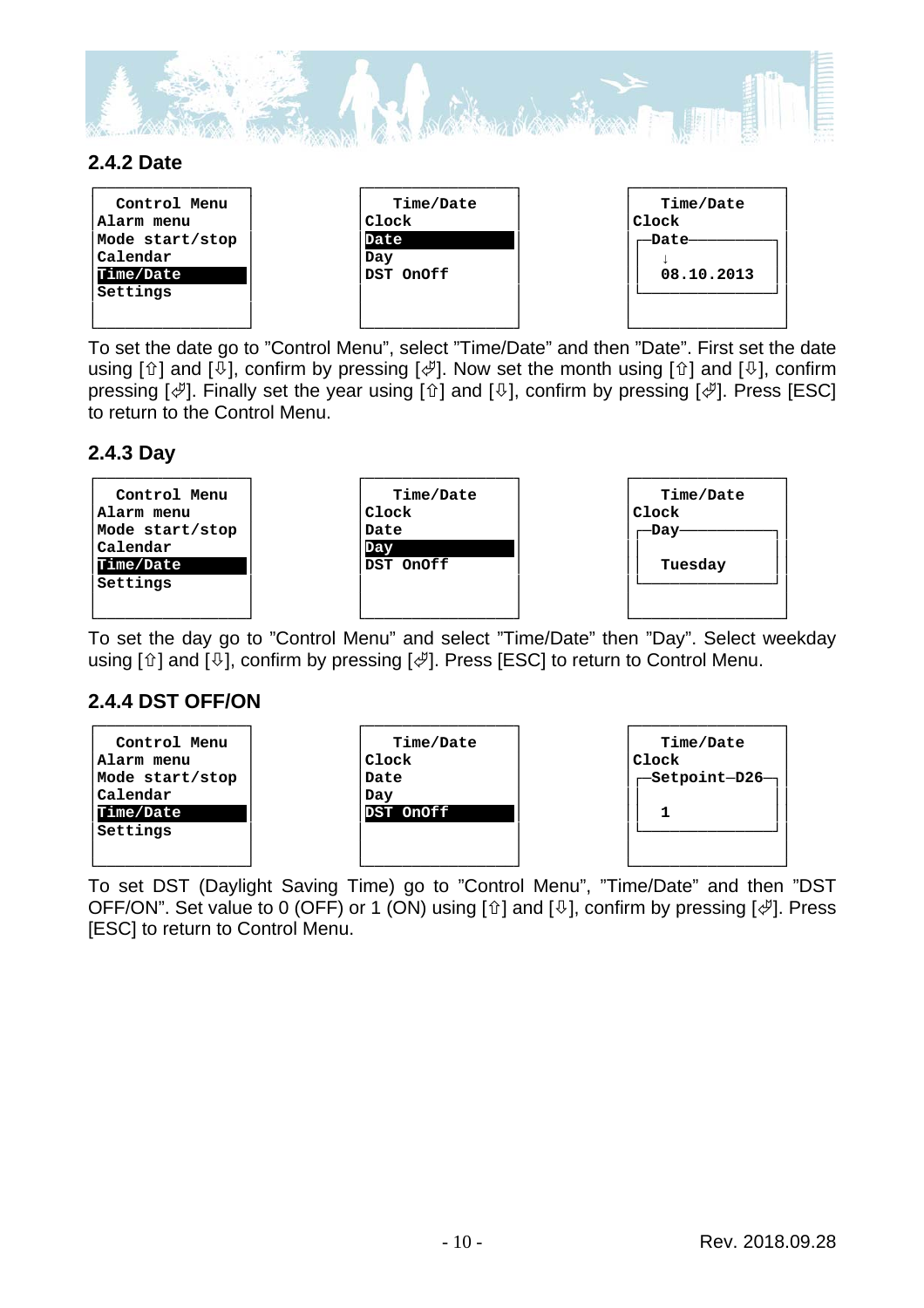

#### *2.5.0 Settings*

In the Settings Menu all setpoints and parameters can be adjustet. Incorrect settings may cause irregular operation or stop the unit, so this menu is passcode protected. Passcode and parameter description can be obtained from your Turbovex retailer.



Set each passcode digit individually pressing [ $\hat{u}$ ] and [ $\hat{v}$ ], confirm by pressing [ $\hat{\varphi}$ ].

#### **2.5.1 Temperature**

A1 Room temperature day (ºC) A2 Room temperature night  $(^{\circ}C)$ A3 Inlet temperature day min (ºC)

#### **2.5.2 Ventilator**

B1 Fixed speed day inlet (%) B2 Fixed speed day outlet (%)  $B3$  Fixed speed night inlet  $(\%)$ B4 Fixed speed night outlet (%)

#### **2.5.3 General**

C1 Increased mode (min) C2 Extended mode (min) C3 PIR mode (min) C4 Bypass on/bypass off/Auto water C5 Bypass outdoor air minimum (ºC) C6 Bypass analogue max (ºC) C7 Demand driven control (OFF/ON) C8 Demand driven outlet slave (OFF/ON) C9 Demand driven start time (ses) C10 Demand driven inlet min speed (%) C11 Demand driven max-extract air follow (%) C12 CO2 control (OFF/ON) C13 CO2 day (ppm) C14 CO2 night (ppm) C15 CO2 room inside max (ppm) C16 CO2 max inlet speed (%) C17 CO2 max outlet speed (%) C18 Calendar (OFF/ON)

#### **2.5.4 Config.**

D1 EL/Water heating (0=El, 1=Water) D2 EL-heating after blowing time (sec) D3 EL-heating periode time (sec) D4 Boot time fan (sec)

- A4 Inlet temperature day max (ºC) A5 Inlet temperature night min (ºC) A6 Inlet temperature night max (ºC) B5 Fixed speed increased inlet (%)
	- B6 Fixed speed increased outlet (%) B7 Balance/max inlet air (%) B8 Balance/max outlet air (%)
	- C19 Heating (OFF/ON) C20 Fan speed before valve closes (%) \*C21 Night cool ON (OFF/ON) C22 Night cool fixed speed inlet (%) C23 Night cool fixed speed outlet (%) C24 Night cool bood time (min) C25 Night cool frost protection (0C) C26 Night cool room temp. Hysteresis (0C) C27 Night cool start time (Time)
		- C28 Night cool stop time (Time)

\* Night cooling for TX250, TX500, TX750 and TX1000 is only for main board software and TX controller device version 2.0

\* Night cooling for TX3100 is only for main board software version 10.0 and TX controller device version 2.0

- D5 Ekstern comm. bus (OFF/ON)
	- D6 Standby increased/extended Button (OFF/ON)
- D7 Temp primary KP
- D8 Temp primary TI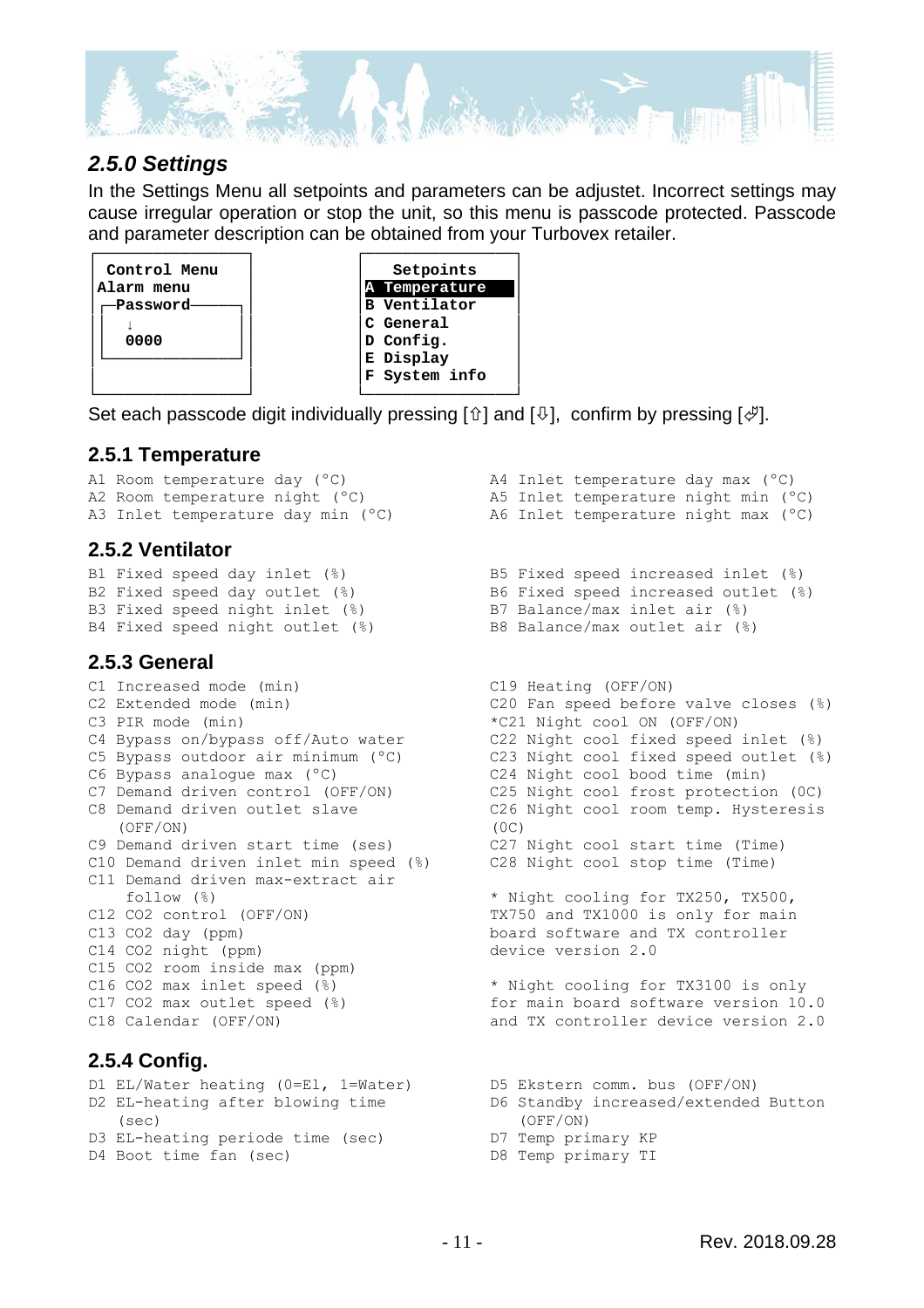D9 Temp primary TD D10 Temp primary H D11 Temp heat KP D12 Temp heat TI D13 Temp heat TD D14 Temp heat H D15 Software stop (OFF/ON) D16 PIR NO/NC (0=NO, 1=NC) D17 24VDC auto off (OFF/ON)

- D18 Modbus address (1-247)
- D19 Modbus baud rate (1=19200, 2=9600)
- D20 Modbus parity (1=EVEN 2=ODD 3=NONE)
- D21 Modbus stop bits (1=1 stopbit 2=2 stopbits)
- D22 Fire OFF (OFF/ON)
- D23 Filter timer (month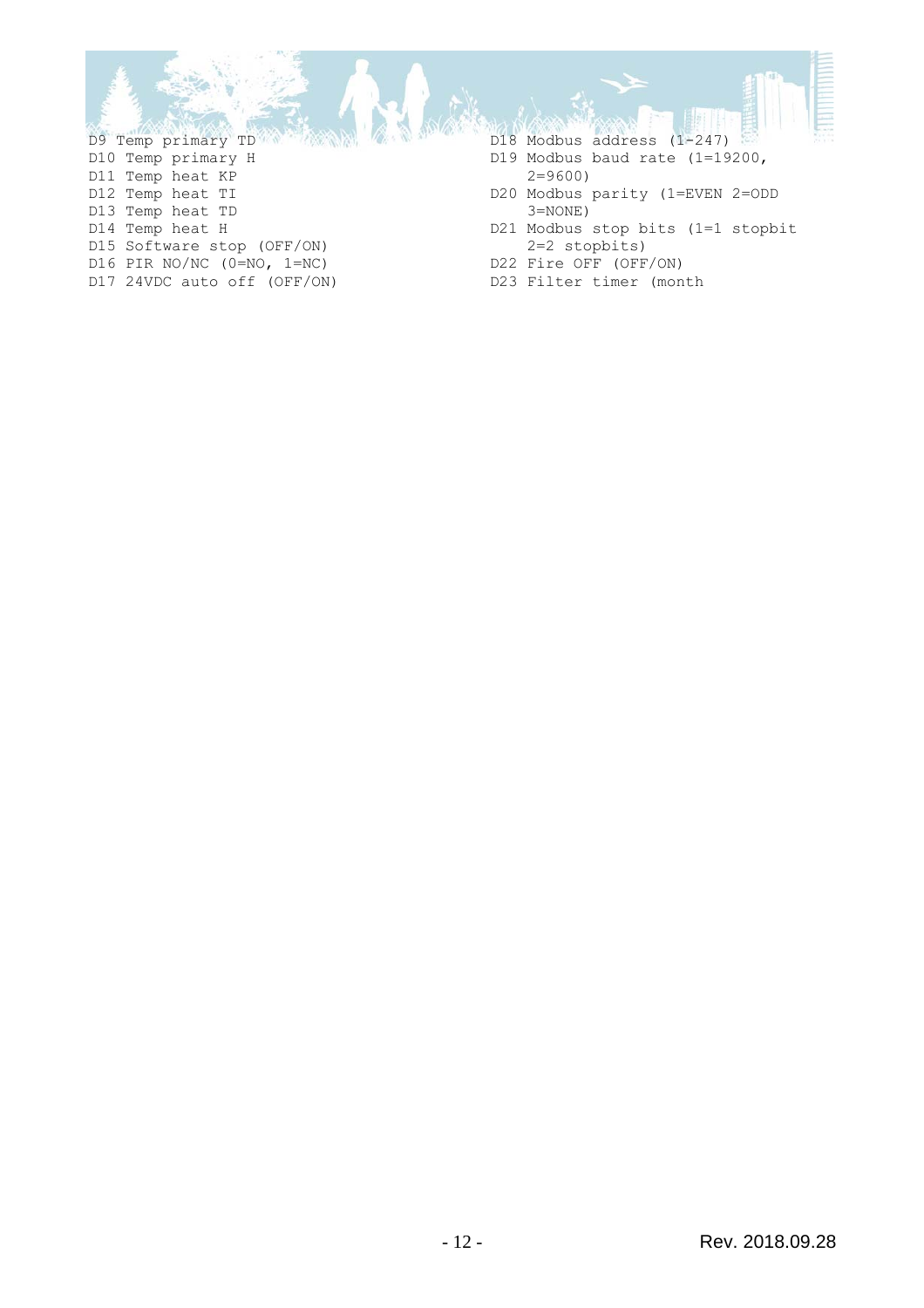

#### **2.5.5.1 Info**

This menu displays the version- og revision number of the controller and main PCB software. The controller version is displayed first, thereafter the PCB version.

| Setpoints           | E display      |                 |
|---------------------|----------------|-----------------|
| A Temperature       | E1 Info        | Turbovex        |
| <b>B</b> Ventilator | E2 Languages   |                 |
| C General           | E3 Contrast    | Controller      |
| D Config.           | E4 Fact. Sett. | Revision I      |
| E Display           | E5 Cal. reset  | Program version |
| F System info       | E6 SD save     | 1.6 / 1.5       |
|                     |                |                 |

To view this menu, go to "Control Menu", "Settings" select "E Display" then "E1 Info". Press [ESC] twice to return to the Control Menu.

#### **2.5.5.2 Language**



To select a language, go to "Control Menu", "Settings", "E Display" then select "E2 Languages". Select language using  $[\hat{v}]$  or  $[\hat{\psi}]$  and confirm by pressing  $[\hat{\psi}]$ . Press [ESC] twice to return to the Control Menu.

#### **2.5.5.3 Contrast**

Use this function to change the TX Controller display contrast.



To change the contrast go to "Control Menu", "Settings" select "E Display" then "E3 Contrast". Set contrast level using  $[\hat{u}]$  and  $[\hat{v}]$ , confirm by pressing  $[\hat{\phi}]$ . Press [ESC] to return to the Control Menu.

#### **2.5.5.4 Factory Settings**

This function is created to get any Turbovex ventilation unit running at a common standard setting. However, since this controller is used for several different units, we recommend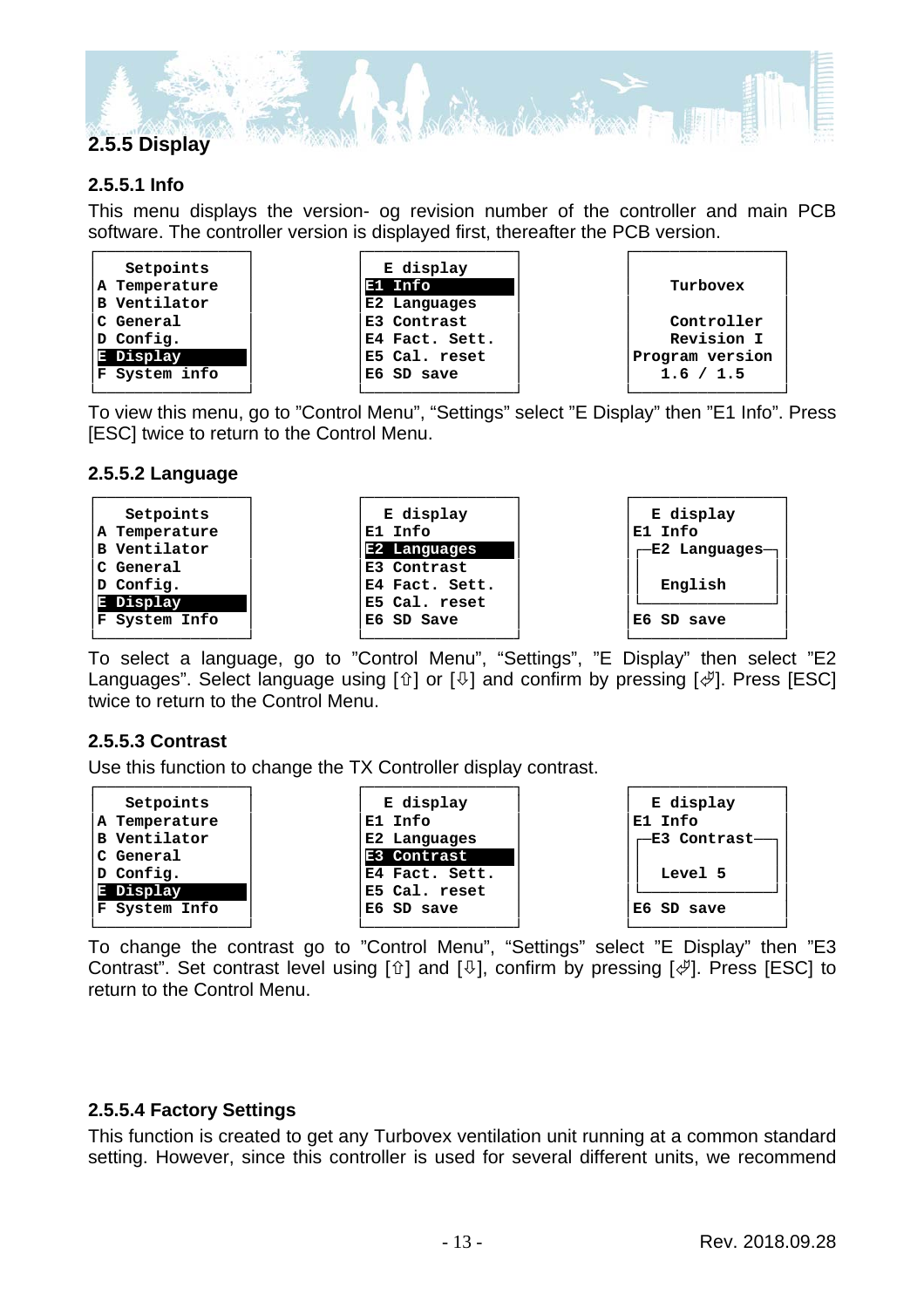

that you contact your Turbovex distributor in order to upload the correct setting to your unit.

| Setpoints           | E display      | E display  |
|---------------------|----------------|------------|
| A Temperature       | E1 Info        | E1 Info    |
| <b>B</b> Ventilator | E2 Language    | —Reset—    |
| C General           | E3 Contrast    |            |
| D Config.           | E4 Fact. Sett. | OК         |
| E Display           | E5 Cal. reset  |            |
| F System Info       | E6 SD save     | E6 SD save |
|                     |                |            |

To restore factory settings go to "Control Menu", "Settings", "E Display" and select "E4 Fact. Sett.". Confirm by pressing  $\left[\frac{1}{2}\right]$  twice or cancel by pressing [ESC].

#### **2.5.5.5 Calendar reset**

This function will delete all user-set calendar settings.

| Setpoints<br>A Temperature<br>B Ventilator<br>C General | E display<br>E1 Info<br>E2 Language<br>E3 Contrast | E display<br>E1 Info<br>--Reset- |
|---------------------------------------------------------|----------------------------------------------------|----------------------------------|
| D Config.                                               | E4 Fact. Sett.                                     | OK                               |
| E Display<br>F System Info                              | E5 Cal. reset<br>E6 SD save                        | E6 SD save                       |

└────────────────┘ └────────────────┘ └────────────────┘ To reset the calendar go to "Control Menu", "Settings", "E Display" and select "Cal. reset". Confirm by pressing  $[\mathcal{A}]$  twice or cancel by pressing [ESC].

When reset is confirmed, the controller software reboots and the calendar will be cleared.

#### **2.5.5.6 SD save**

When a SC card is mounted in the main PBC, all data will be logged and automatically saved every 6 hours. If the SD card is to be removed, the SD save function will save all logged data since the last automatic save.

| Setpoints     | E display      | E display  |
|---------------|----------------|------------|
| A Temperature | E1 Info        | E1 Info    |
| B Ventilator  | E2 Language    | —Reset-    |
| C General     | E3 Contrast    |            |
| $D$ Config.   | E4 Fact. Sett. | OК         |
| E Display     | E5 Cal. reset  |            |
| F System Info | E6 SD save     | E6 SD save |
|               |                |            |

To save the logged data to the SD card go to "Control Menu", "E Display" select "E6 SD save". Confirm by pressing  $[\&]$  twice or cancel by pressing [ESC].

When reset is confirmed, the controller software reboots and the logged data is written to the SD card.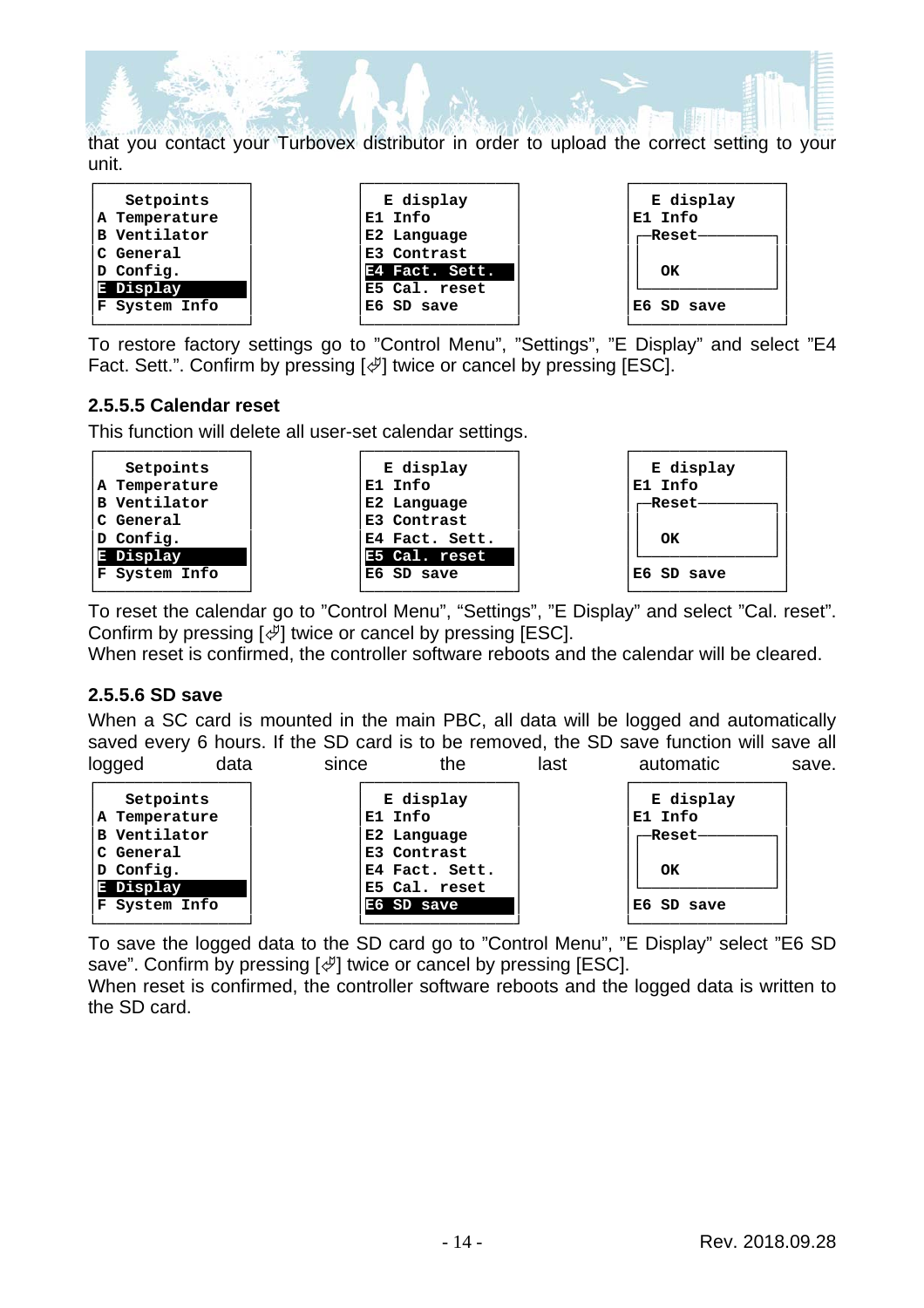

The TX Controller has 4 levels of locking which allows you to set limited access to some or all functions. The passcode can be obtained from your Turbovex dealer.

Level 0: No keylock, all menus and settings are accessible.

- Level 1: "Control Menu" access is passcode protected.
- Level 2: "Control Menu" and "Set Temperatures" access is passcode protected.
- Level 3: Control Menu" and "Set Temperatures" access is passcode protected, "Forced Mode" and "Prolonged Mode" keys are locked.



To set the lock level, go to "Control Menu", "Settings", "E Display" then "Lock Mainscreen". Select level using  $[\hat{u}]$  and  $[\hat{\psi}]$ , confirm by pressing  $[\hat{\psi}]$ . Press [ESC] to return to the Control Menu.

#### **2.5.6 System Information**

The System Information menu displays all actual unit data including temperatures,  $CO<sub>2</sub>$ level, fan speed, the degree of bypass damper opening, heating controller output, from where the unit is controlled and communication information.

| Setpoints           | F System info                          | F System info          |
|---------------------|----------------------------------------|------------------------|
| A Temperature       | $01$ T1 : 5.0 $^{\circ}$ C             | $07 \text{ In} : 20\%$ |
| <b>B</b> Ventilator | $02$ T2 : 22.0°C                       | 08 Out : 20%           |
| C General           | 103 т3 : 25.0°С                        | 09 BYP : 0%            |
| D Config.           | $04$ T4 : 7.3°C                        | 10 PID: 100%           |
| E Display           | $ 05 \, \text{CO2}: \, 800 \text{ppm}$ | 11 Startcount:2        |
| System Info<br>T.   | 06                                     | 12 Comm                |
|                     |                                        |                        |

To access this information go to "Control Menu", "Settings" and select "F System Info". Flip page using  $[\hat{u}]$  and  $[\hat{\psi}]$ . Press [ESC] to return to the Control Menu.